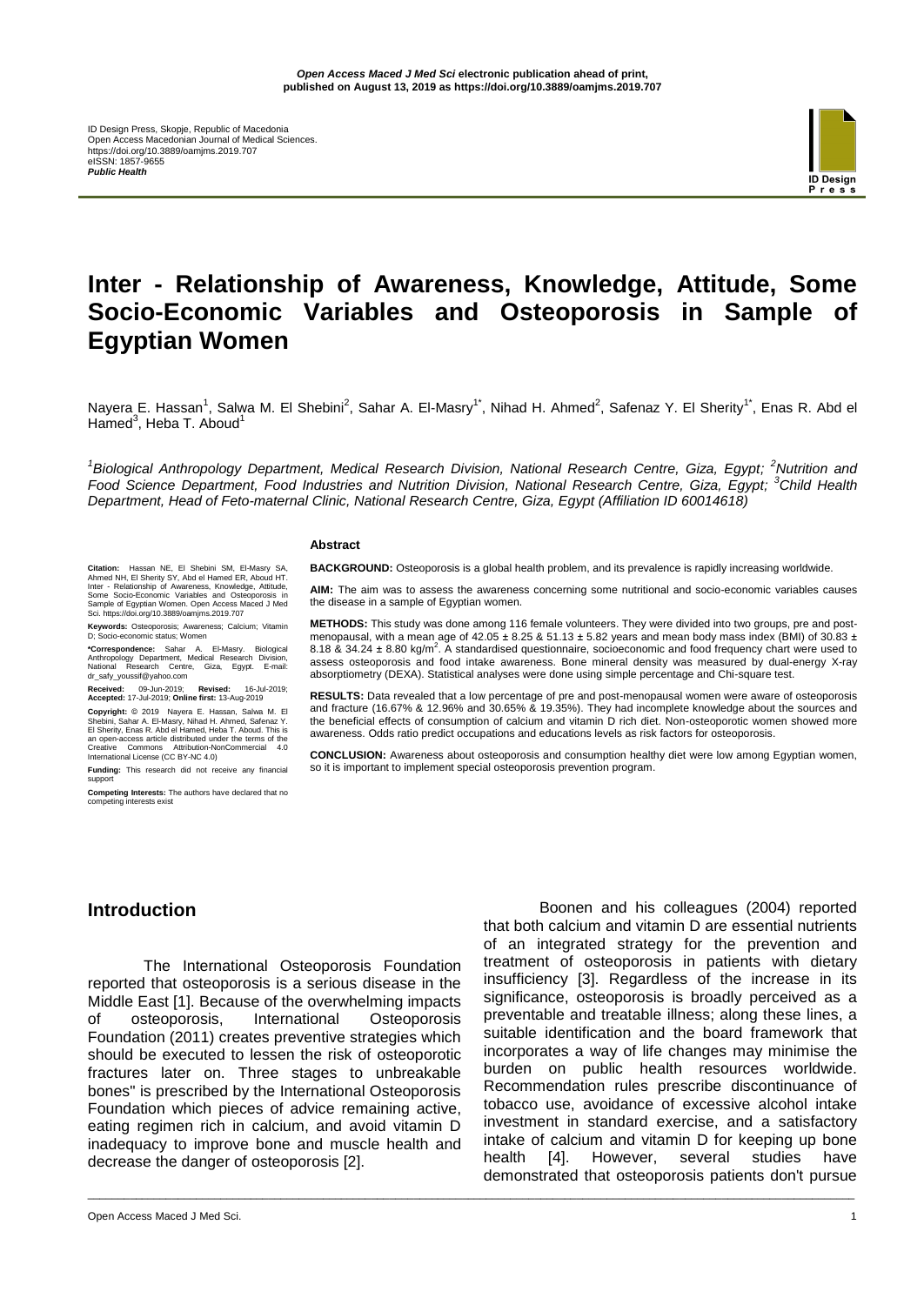the suggested clinical rules after the diagnosis of illness [5].

Moreira et al. found that physical exercise is an essential stimulus for the prevention and treatment of osteoporosis. In any case, it is not clear yet which methodology would be better to activate bone metabolism and upgrade the physical capacity of postmenopausal women [6].

Du and his colleagues suggested a conclusive positive or negative association between bone mineral density (BMD) and socioeconomic status (SES) proved to be difficult. However, individuals who are at an extreme SES are the most vulnerable group to have relatively low BMD [7]. The importance of education for osteoporosis has been confirmed by several studies. Okumus et al. found that both pre-and postmenopausal women that obtained a higher level of education exhibited better information about osteoporosis dependent on their awareness questionnaire score [8].

The objective of this study was to identify and to evaluate the risk factors of osteoporosis in the studied sample, and to assess their knowledge level concerning some nutritional and socio-economic variables causes the disease.

# **Methods**

The sample size was calculated based on the previous study regarding the association between osteoporosis and menopausal state, 53 subjects in each group were adequate, assuming α  $= 0.05$ , B  $= 0.04$  and power of 95.2%.

This study was done amongst 116 female volunteers. The exclusion criteria; any critical health problems as cardiovascular, hepatic or renal diseases, diabetes mellitus, as well any diseases that could affect bone health (thyroid, parathyroid, adrenal).

They were divided into 2 groups, 54 women were pre-menopausal, and 62 women were postmenopausal regarding (menopausal state), with a mean age of 42.05 ± 8.25 & 51.13 ± 5.82 years and mean body mass index (BMI) of 30.83 ± 8.18 & 34.24  $\pm$  8.80 kg/m<sup>2</sup>. Women were considered to be postmenopausal if they were ≥ 55 years or reported not having had a menstrual period during the past 12 months. Institutional ethics committee approval was taken (number 16 / 127) through a project titled " Bone mass among Overweight and Obese Women: Mechanism and Intervention". Besides, informed written consent was obtained from each participant to be included in the study. Data collected in "Management of visceral obesity and growth disturbance unit" in the Medical Research Centre of

#### Excellence (MRCE) – National Research Centre.

\_\_\_\_\_\_\_\_\_\_\_\_\_\_\_\_\_\_\_\_\_\_\_\_\_\_\_\_\_\_\_\_\_\_\_\_\_\_\_\_\_\_\_\_\_\_\_\_\_\_\_\_\_\_\_\_\_\_\_\_\_\_\_\_\_\_\_\_\_\_\_\_\_\_\_\_\_\_\_\_\_\_\_\_\_\_\_\_\_\_\_\_\_\_\_\_\_\_\_\_\_\_\_\_\_\_\_\_\_\_\_\_\_\_\_\_\_\_\_\_\_\_\_\_\_\_\_

A standardised questionnaire regarding the perception of personal risk of osteoporosis and fractures was used. Socioeconomic data were collected, the frequency chart was used to assess their awareness about nutrients intake especially food rich in calcium and vitamin D in addition to physical activity evaluation. The data for this study was collected by the direct method with the help of a self-prepared and validated questionnaire under the supervision of a dietary consultant. Education level was evaluated by questionnaire commonly divided into four stages: illiteracy, primary school, secondary and university level. Occupation types also divided into four groups: not working, workers, employee and professional and owner of private business.

Each group divided into three groups: normal, osteopenia, and osteoporosis according to their bone health status. BMD (in grams per square centimetre) was measured in the total hip (trochanter, Ward's area and femoral neck) and lumbar spine  $(L2 - L4)$  by dualenergy X-ray absorptiometry (DEXA) with (NorlandXr-46, with host software version: 3.9.6 / 2.3.1., USA). The instruments were calibrated daily according to the manufacturer's instructions. Osteoporosis is established by measurement of BMD of the hip and spine using the T-score which was calculated using the following formula:

 $T$  score = (measured bone density-maximum bone density) / the maximum standard deviation

T-score ≥ -1.0 were grouped as normal, Tscore  $<$  -1.0 to  $-$  < 2.5 were put in the osteopenia, and T-score < -2.5 were categorised as having osteoporosis following the diagnostic criteria established by the World Health Organization (WHO, 2003) in adults [9].

Anthropometric parameters**:** Relevant anthropometric measurements were recorded, including height and weight using standard methods following the recommendations of the International Biological Program [10].

Statistical analyses were carried out with SPSS version 22 software, using simple percentage and Chi-square test of significance and alpha level set at  $p = 0.05$ .

# **Results**

\_\_\_\_\_\_\_\_\_\_\_\_\_\_\_\_\_\_\_\_\_\_\_\_\_\_\_\_\_\_\_\_\_\_\_\_\_\_\_\_\_\_\_\_\_\_\_\_\_\_\_\_\_\_\_\_\_\_\_\_\_\_\_\_\_\_\_\_\_\_\_\_\_\_\_\_\_\_\_\_\_\_\_\_\_\_\_\_\_\_\_\_\_\_\_\_\_\_\_\_\_\_\_\_\_\_\_\_\_\_\_\_\_\_\_\_\_\_\_\_\_\_\_\_\_\_\_

Table 1 shows the mean  $\pm$  SD of age, weight, height and BMI of pre and post-menopausal women. The post-menopausal women were heavier but shorter. However, both of them were obese as their BMI was  $30.83 \pm 8.18$  and  $34.24 \pm 8.80$ , respectively.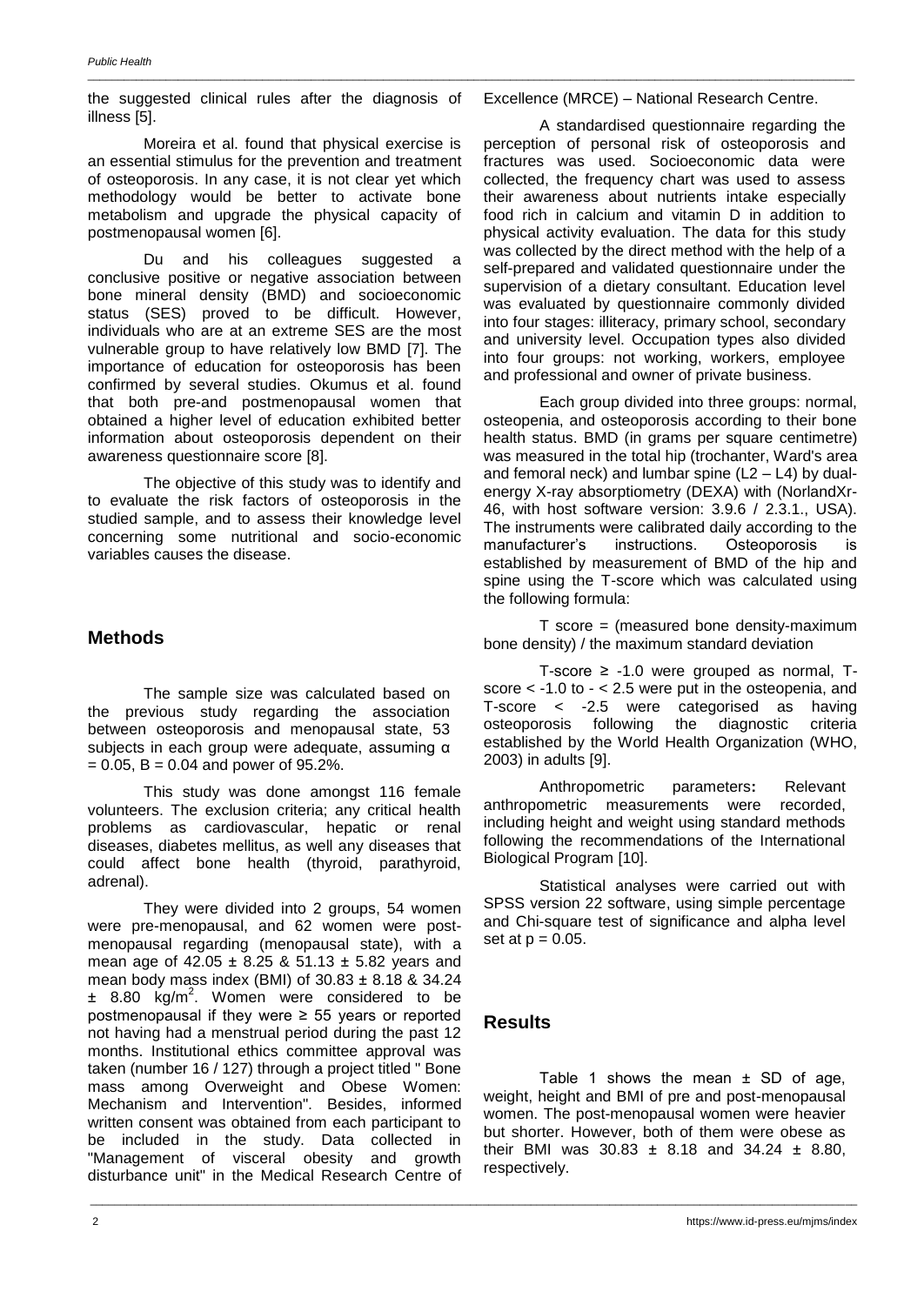*\_\_\_\_\_\_\_\_\_\_\_\_\_\_\_\_\_\_\_\_\_\_\_\_\_\_\_\_\_\_\_\_\_\_\_\_\_\_\_\_\_\_\_\_\_\_\_\_\_\_\_\_\_\_\_\_\_\_\_\_\_\_\_\_\_\_\_\_\_\_\_\_\_\_\_\_\_\_\_\_\_\_\_\_\_\_\_\_\_\_\_\_\_\_\_\_\_\_\_\_\_\_\_\_\_\_\_\_\_\_\_\_\_\_\_\_\_\_\_\_\_\_\_\_\_\_\_*

**Table 1: Mean ± SD of age, weight, height and BMI of pre and post-menopausal women**

| Parameters               | Pre-menopausal No. (54) | Post-menopausal No. (62) |
|--------------------------|-------------------------|--------------------------|
|                          | Mean $\pm$ SD           | Mean $\pm$ SD            |
| Age (Year)               | $42.05 \pm 8.25$        | $51.13 \pm 5.82$         |
| Weight (kg)              | $76.96 \pm 2.27$        | $80.15 \pm 1.90$         |
| Height (m)               | $1.58 \pm 5.59$         | $1.53 \pm 6.73$          |
| Body Mass Index (kg/ht2) | $30.83 \pm 8.18$        | $34.24 \pm 8.80$         |

Table 2 shows the distribution of pre and postmenopausal women according to their awareness of osteoporosis and fracture. Out of 54 premenopausal women, 16.67%had heard about osteoporosis while and 12.96% about the fracture, while 30.65% among the post-menopausal had heard about osteoporosis and 19.35% about the fracture.

**Table 2: Distribution of pre and postmenopausal women according to their awareness of osteoporosis and fracture**

| Parameters                      | Pre-menopausal No. (54) |       |     | Post-menopausal No. (62) |  |  |
|---------------------------------|-------------------------|-------|-----|--------------------------|--|--|
|                                 | No.                     | %     | No. | %                        |  |  |
| Risk perception of osteoporosis |                         |       |     |                          |  |  |
| No                              | 45                      | 83.33 | 43  | 69.35                    |  |  |
| Yes                             | 9                       | 16.67 | 19  | 30.65                    |  |  |
| Fracture                        |                         |       |     |                          |  |  |
| No                              | 47                      | 87.04 | 50  | 80.65                    |  |  |
| Yes                             |                         | 12.96 | 12  | 19.35                    |  |  |

Table 3 shows a significant difference between the percent of the frequent consumption of different food items for pre and post-menopausal women. The higher percent frequency consumption of some of the common carbohydrate foods was range from 36.5- 39.1% at the period twice / week for the pre and postmenopausal women respectively. For the milk and dairy products, the most common items consumed were cheese, where 60.4% of the premenopausal women consumed cheese every day.

**Table 3: The percent of the frequency consumption (%) of different food items for pre and post-menopausal women**

| Pre-menopausal No. (54)                                     |        |       |        |                    |      |        |       | Post-menopausal No. (62) |                    |      |           |
|-------------------------------------------------------------|--------|-------|--------|--------------------|------|--------|-------|--------------------------|--------------------|------|-----------|
| Items                                                       | Didn't | Every |        | Twice Every / More |      | Didn't | Every |                          | Twice Every / More |      | P-Value   |
|                                                             | eat    | day   | / week | week               |      | eat    | day   | / week                   | week               |      |           |
| Carbohydrate Foods                                          |        |       |        |                    |      |        |       |                          |                    |      |           |
| Bread                                                       | 0.0    | 38.1  | 31.1   | 30.8               | 0.0  | 0.0    | 50.2  | 37.4                     | 12.5               | 0.0  |           |
| Bakerv                                                      | 9.5    | 57.1  | 33.4   | 0.0                | 0.0  | 6.2    | 60.3  | 25.4                     | 8.1                | 0.0  |           |
| products                                                    |        |       |        |                    |      |        |       |                          |                    |      |           |
| Pasta                                                       | 2.1    | 2.5   | 45.1   | 50.2               | 0.0  | 1.4    | 3.2   | 54.2                     | 41.5               | 0.0  |           |
| Total                                                       | 3.7    | 32.6  | 36.5   | 27.2               | 0.0  | 2.5    | 37.9  | 39.1                     | 20.7               | 0.0  | $0.010*$  |
| Milk & Milk Products                                        |        |       |        |                    |      |        |       |                          |                    |      |           |
| Milk                                                        | 12.4   | 35.7  | 28.3   | 18.7               | 4.9  | 16.2   | 26.4  | 24.8                     | 27.4               | 5.2  |           |
| Cheese                                                      | 14.3   | 60.4  | 10.2   | 5.1                | 10.0 | 15.9   | 32.7  | 21.4                     | 18.8               | 11.2 |           |
| Yoghurt                                                     | 19.0   | 11.5  | 12.4   | 42.6               | 14.5 | 27.1   | 5.8   | 11.7                     | 25.1               | 30.3 |           |
| Total                                                       | 15.3   | 35.9  | 16.9   | 22.1               | 9.8  | 18.7   | 21.6  | 19.3                     | 23.8               | 16.6 | 0.301     |
| Animal protein foods                                        |        |       |        |                    |      |        |       |                          |                    |      |           |
| Chicken                                                     | 1.3    | 2.1   | 41.3   | 52.1               | 3.2  | 1.1    | 3.4   | 54.2                     | 39.5               | 1.8  |           |
| Meat                                                        | 4.1    | 0.0   | 21.4   | 43.2               | 31.3 | 6.3    | 0.0   | 49.7                     | 38.4               | 5.6  |           |
| Fish                                                        | 4.8    | 0.0   | 35.2   | 46.2               | 13.8 | 6.2    | 0.0   | 30.1                     | 40.9               | 22.8 |           |
| Egg                                                         | 5.6    | 54.8  | 23.8   | 10.3               | 5.5  | 4.1    | 22.9  | 18.8                     | 36.4               | 17.8 |           |
| Total                                                       | 3.9    | 14.3  | 30.4   | 37.9               | 13.5 | 4.4    | 6.5   | 38.2                     | 38.8               | 12.1 | 0.092     |
| Plant protein food                                          |        |       |        |                    |      |        |       |                          |                    |      |           |
| Legumes                                                     | 1.3    | 56.1  | 23.6   | 16.0               | 3.0  | 2.3    | 50.2  | 24.1                     | 15.3               | 8.1  | 0.690     |
| Fresh& Cooked Vegetables                                    |        |       |        |                    |      |        |       |                          |                    |      |           |
| Fresh                                                       | 8.6    | 14.5  | 32.4   | 28.6               | 15.9 | 10.4   | 9.8   | 30.6                     | 38.7               | 10.5 |           |
| Cooked                                                      | 0.0    | 21.9  | 36.2   | 33.6               | 8.3  | 0.0    | 11.3  | 28.4                     | 41.1               | 19.2 |           |
| Total                                                       | 4.3    | 18.3  | 34.1   | 31.2               | 12.1 | 5.1    | 6.3   | 31.5                     | 42.4               | 14.7 | $0.004**$ |
| Fruits                                                      |        |       |        |                    |      |        |       |                          |                    |      |           |
| <b>Fresh Fruits</b>                                         | 2.2    | 19.3  | 40.6   | 23.8               | 14.1 | 2.1    | 11.5  | 32.4                     | 36.7               | 17.3 |           |
| <b>Fruit Juices</b>                                         | 9.5    | 11.9  | 28.6   | 33.3               | 16.7 | 14.9   | 5.2   | 22.1                     | 33.4               | 24.4 |           |
| Total                                                       | 5.9    | 15.7  | 34.6   | 28.5               | 15.3 | 8.3    | 8.6   | 27.3                     | 35.1               | 20.7 | $0.015*$  |
| Sweet                                                       |        |       |        |                    |      |        |       |                          |                    |      |           |
| Sweet                                                       | 4.8    | 18.4  | 36.5   | 29.1               | 11.2 | 3.6    | 21.4  | 28.7                     | 32.1               | 14.2 | $0.000**$ |
| Beverages                                                   |        |       |        |                    |      |        |       |                          |                    |      |           |
| Tea                                                         | 3.7    | 48.4  | 29.2   | 11.6               | 7.1  | 1.2    | 56.1  | 30.7                     | 8.6                | 3.4  |           |
| Carbonated drink                                            | 2.6    | 12.3  | 40.1   | 42.6               | 2.4  | 1.3    | 14.8  | 43.5                     | 38.7               | 1.7  |           |
| Total                                                       | 3.4    | 30.1  | 34.6   | 27.1               | 4.8  | 1.1    | 36.1  | 37.1                     | 23.4               | 2.3  | 0.499     |
| *Significant at P≤ 0.05: **Highly Significant at P ≤ 0.001. |        |       |        |                    |      |        |       |                          |                    |      |           |

However, 9.8% and 16.6% of both groups had a very low rate of consumption. Egg consumption reported a high rate of frequency consumption among the premenopausal women (54.8% every day), while

\_\_\_\_\_\_\_\_\_\_\_\_\_\_\_\_\_\_\_\_\_\_\_\_\_\_\_\_\_\_\_\_\_\_\_\_\_\_\_\_\_\_\_\_\_\_\_\_\_\_\_\_\_\_\_\_\_\_\_\_\_\_\_\_\_\_\_\_\_\_\_\_\_\_\_\_\_\_\_\_\_\_\_\_\_\_\_\_\_\_\_\_\_\_\_\_\_\_\_\_\_\_\_\_\_\_\_\_\_\_\_\_\_\_\_\_\_\_\_\_\_\_\_\_\_\_\_

chicken consumption represents animal protein reported 52.1 and 54.2% / week, legumes consumption as a plant protein food was 56.1- 50.2 / day for both groups. Vegetables and fruits showed the high percent frequency of consumption at range from 34.1 and 34.6% twice / week for the premenopausal women and 42.3 and 35.1% every week for the postmenopausal women. Beverages represent by tea and carbonate carbohydrate, about half of the women of both groups drunken tea every day (48.4, 56.1%), while carbonate beverage consumed at the rate 42.6% every week for the premenopausal and 43.5% twice/week for the postmenopausal women.

Table 4 shows significant differences between the percent distribution of pre and post-menopausal women' according to their attitude and health awareness for improving their bone health. The women awareness in both groups about the consumption of milk, milk products and leafy vegetables was very low especially the last item where the percent under definitely yes was ranged from 0 to 2.38%. Animal protein foods including meat, chicken and fish also showed a low degree of awareness that ranges from 7.14 to 27.09, while that for the egg was zero percent in both groups. Awareness about the harmful effect of the carbonate beverages between the studied two groups was ranging from 14.29 to 37.50%. The beneficial effect of the physical exercise was achieved by 56.29 & 38.50% of the two groups respectively.

**Table 4: Percent distribution of pre and post-menopausal women' according to their attitude and health awareness for improving their bone health**

|                                                                       |       | Answers     |              |                |           |
|-----------------------------------------------------------------------|-------|-------------|--------------|----------------|-----------|
| Questions                                                             | No %  | Probably No | Probably yes | Definitely yes | P-Value   |
|                                                                       |       | %           | %            | %              |           |
| Total No: (116): Pre-menopausal: (54), Post-menopausal: (62)          |       |             |              |                |           |
| Are drinking milk and eating dairy products improve your bone health? |       |             |              |                |           |
| Pre-menopausal                                                        | 7.14  | 26.19       | 40.48        | 26.19          | 0.068     |
| Post-menopausal                                                       | 27.10 | 39.58       | 25.00        | 8.33           |           |
| Are milk and dairy products contain a lot of Vitamin D & Calcium?     |       |             |              |                |           |
| Pre-menopausal                                                        | 9.52  | 28.57       | 42.86        | 19.05          | $0.055*$  |
| Post-menopausal                                                       | 25.00 | 39.58       | 29.17        | 6.25           |           |
| Are eating leafy vegetables improve your bone health?                 |       |             |              |                |           |
| Pre-menopausal                                                        | 26.19 | 45.24       | 26.19        | 2.38           | $0.003**$ |
| Post-menopausal                                                       | 52.08 | 31.25       | 16.67        | 0.00           |           |
| Are leafy vegetables contain a lot of Vitamin D& Calcium?             |       |             |              |                |           |
| Pre-menopausal                                                        | 30.95 | 50.00       | 19.05        | 0.00           | $0.000**$ |
| Post-menopausal                                                       | 72.92 | 18.75       | 8.33         | 0.00           |           |
| Are eating meat & liver to improve your health?                       |       |             |              |                |           |
| Pre-menopausal                                                        | 2.38  | 45.24       | 33.33        | 19.05          | 0.281     |
| Post-menopausal                                                       | 6.25  | 37.50       | 39.58        | 16.67          |           |
| Does our meats & liver contain a lot of Vitamin D?                    |       |             |              |                |           |
| Pre-menopausal                                                        | 21.43 | 38.10       | 33.33        | 7.14           | 0.568     |
| Post-menopausal                                                       | 10.42 | 20.82       | 41.67        | 27.09          |           |
| Is eating egg improve your health?                                    |       |             |              |                |           |
| Pre-menopausal                                                        | 23.81 | 42.86       | 33.33        | 0.00           | $0.000**$ |
| Post-menopausal                                                       | 39.58 | 45.83       | 14.59        | 0.00           |           |
| Is eating Baladi bread to improve your health?                        |       |             |              |                |           |
| Pre-menopausal                                                        | 4.76  | 28.57       | 42.86        | 23.81          | $0.010*$  |
| Post-menopausal                                                       | 25.00 | 18.88       | 35.57        | 20.55          |           |
| Are drinking a lot of Beverages harm your health?                     |       |             |              |                |           |
| Pre-menopausal                                                        | 14.29 | 23.80       | 42.86        | 19.05          | 0.499     |
| Post-menopausal                                                       | 37.50 | 41.67       | 14.58        | 6.25           |           |
| Is physical exercise improve bone health?                             |       |             |              |                |           |
| Pre-menopausal                                                        | 3.14  | 19.30       | 21.27        | 56.29          | $0.013*$  |
| Post-menopausal                                                       | 10.27 | 22.84       | 28.69        | 38.20          |           |
| *Significant at P ≤ 0.05; **Highly Significant at P ≤ 0.001.          |       |             |              |                |           |

Table 5 shows the attitude and awareness about osteoporotic protective foods, calcium intake and physical activity among women according to their education levels and occupations. Data proved that education was associated with higher awareness. The awareness among the illiterate premenopausal women about the beneficial effects of the five items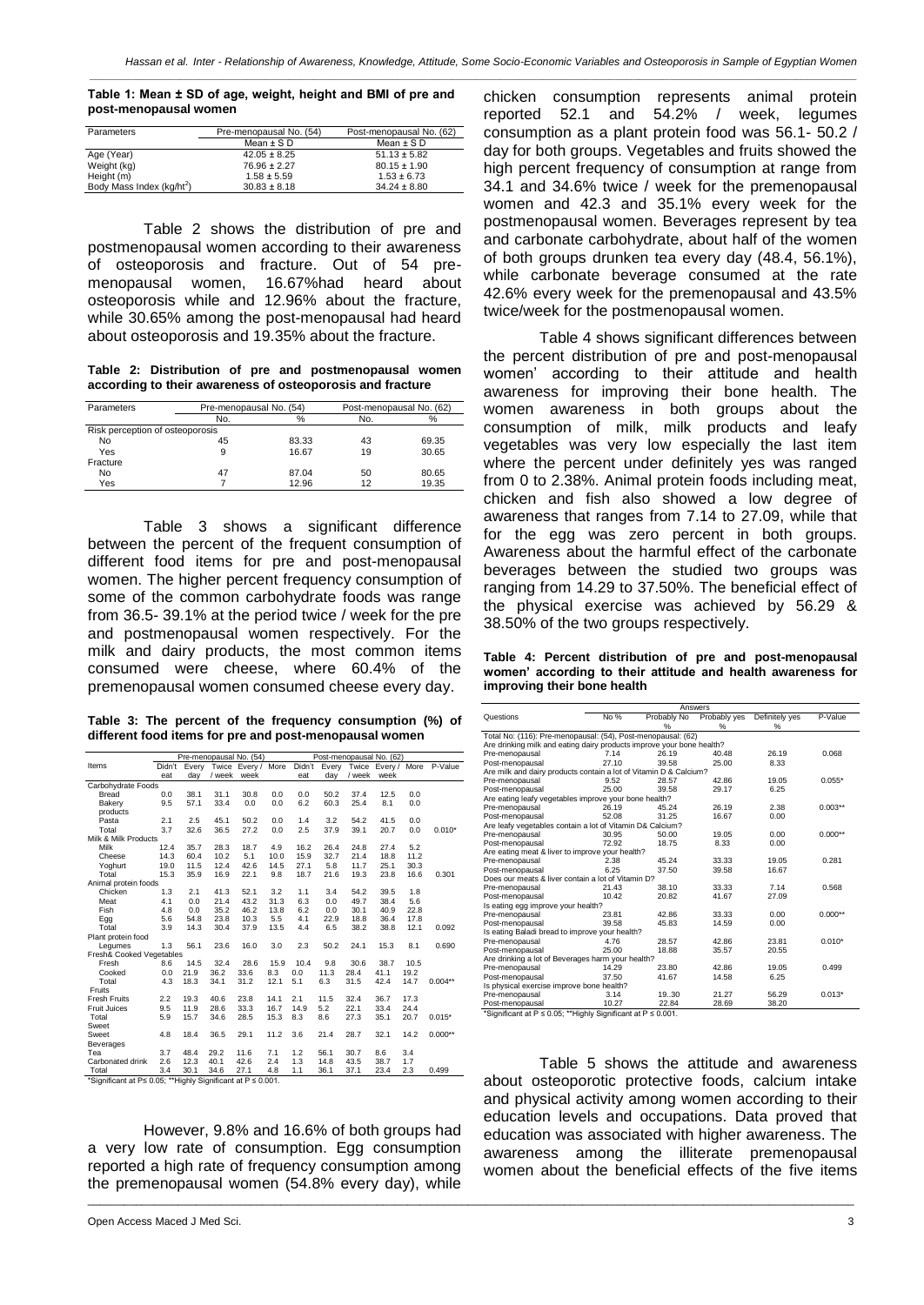was ranging from 4.2 to 10.3%, while for higher education, the percent was 37.2 to 43.4%. The same results were found among the post-menopausal women, where the percent was ranging from 3.5 to 14.9% and 28.4 to 49.7% for the two educational levels respectively. The association between occupation and osteoporosis awareness was also highest among the employee and the professional jobs followed by those who had private business compared to others who did not work or work as workers in both groups.

|  |  |  | Table 5: Attitude and awareness of osteoporosis among      |  |
|--|--|--|------------------------------------------------------------|--|
|  |  |  | studied women according to their Education and occupations |  |

|                            |                  |                                                                                | Drinking milk       | Eating leafy | Eating        | Taking     | Doing     |
|----------------------------|------------------|--------------------------------------------------------------------------------|---------------------|--------------|---------------|------------|-----------|
| Awareness items            |                  |                                                                                | &                   | vegetables   | Fish          | Calcium    | physical  |
|                            |                  |                                                                                | <b>Eating Dairy</b> | %            | $\frac{1}{2}$ | %          | activity  |
|                            |                  |                                                                                | Products %          |              |               |            | %         |
|                            |                  | Education Levels: Total No: (116): Pre-menopausal: (54), Post-menopausal: (62) |                     |              |               |            |           |
| Illiteracy                 | No:3             | Pre-menopausal                                                                 | 8.7%                | 7.9% **      | 5.1%          | 10.3%**    | 4.2%**    |
| No:8                       | $(5.6\%)$        |                                                                                |                     |              |               |            |           |
| (6.9%)                     | No:5             | Post-                                                                          | 5.7%                | 4.6%**       | 4.2%          | 14.9%**    | $3.5\%**$ |
|                            | $(8.1\%)$        | menopausal                                                                     |                     |              |               |            |           |
| Primary                    | No:5             | Pre- menopausal                                                                | 20.6%               | 19.7%**      | $22.3\%$ *    | 24.6%*     | 18.2%     |
| No:12                      | $(9.2\%)$        |                                                                                |                     |              |               |            |           |
| (10.3%)                    | No:7             | Post-                                                                          | 18.3%               | 15.3%**      | 13.6%*        | 29.8%*     | 17.9%     |
|                            | (11.3%)          | menopausal                                                                     |                     |              |               |            |           |
| Secondary                  | No:20            | Pre- menopausal                                                                | 31.9%**             | 33.5%*       | 32.2%**       | 27.9%      | 34.2%**   |
| No:44                      | (37.1%)          |                                                                                |                     |              |               |            |           |
| (37.9%)                    | No:24            | Post-                                                                          | 29.9%**             | $31.2\%$ *   | 32.5%**       | 26.9%      | 33.9%**   |
|                            | (38.7%)          | menopausal                                                                     |                     |              |               |            |           |
| University                 | No:26            | Pre- menopausal                                                                | 38.8%*              | 38.9%**      | 40.4%**       | 37.2%      | 43.4%**   |
| No:52                      | $(48.1\%)$       |                                                                                |                     |              |               |            |           |
| $(44.8\%)$                 | No:26            | Post-                                                                          | 46.1%*              | 48.9%**      | 49.7%**       | 28.4%      | 44.7%**   |
|                            | (41.9%)          | menopausal                                                                     |                     |              |               |            |           |
| <b>Type of Occupations</b> |                  |                                                                                |                     |              |               |            |           |
| Not working                | No:9             | Pre- menopausal                                                                | 11.5%*              | $4.2\%**$    | $5.7\%$ *     | 18.5%*     | $7.5\%**$ |
| No:31                      | (16.7%)          |                                                                                |                     |              |               |            |           |
| (26.7%)                    | No:22            | Post-                                                                          | $9.1\%$ *           | $3.4\%**$    | $4.7\%$ *     | $17.3\%$ * | $7.2\%**$ |
|                            | (35.5%)          | menopausal                                                                     |                     |              |               |            |           |
| Workers                    | No:3             | Pre-menopausal                                                                 | 20.2%               | $6.4%$ *     | $8.5\%$ *     | 17.6%      | $9.7\%$ * |
| No:7                       | $(5.6\%)$        |                                                                                |                     |              |               |            |           |
| $(6.0\%)$                  | No:4             | Post-                                                                          | 18.7%               | $5.7\%$ *    | $6.9%$ *      | 16.8%      | 8.9%*     |
|                            | $(6.5\%)$        | menopausal                                                                     |                     |              |               |            |           |
| Employee &                 | No:24            | Pre- menopausal                                                                | 49.4%               | 62.0%**      | 62.1%**       | 47.1%      | 54.4%**   |
| Professional<br>No:50      | (44.4%)<br>No:26 |                                                                                | 48.1%               |              | 58.5%**       | 44.5%      | 55.8%**   |
|                            |                  | Post-                                                                          |                     | 60.5%**      |               |            |           |
| $(43.1\%)$                 | $(41.9\%)$       | menopausal                                                                     | 18.9%**             | 27.4%**      | 23.7%**       | 16.7%      | 28.4%**   |
| Owner of                   | No:18            | Pre- menopausal                                                                |                     |              |               |            |           |
| private                    | (33.3%)          |                                                                                |                     |              |               |            |           |
| <b>Business</b>            | No:10            | Post-                                                                          | 24.1%**             | 30.4%**      | 27.9%**       | 21.4%      | 28.1%**   |
| No:28                      | (16.1%)          | menopausal                                                                     |                     |              |               |            |           |
| $(24.1\%)$                 |                  |                                                                                |                     |              |               |            |           |

(24.1%) \*Significant at P ≤ 0.05; \*\*Highly Significant at P ≤ 0.001.

Table 6 shows the association between awareness, behaviour, education and occupations with the bone density of the lumbar spine and femur;

Regarding the lumbar spine, there was a statistically significant association with an awareness of eating leafy vegetables and doing physical activity ( $p = 0.018$  and 0.014), as the majority of participants (67.8% and 73.6%) respectively had an osteopenic spine.

Also, there was a statistically significant association between femur density and awareness of eating fish ( $p = 0.053$ ), as 24.2% of participants had normal bone density while 59.7% had an osteopenic femoral neck. The behaviour of taking calcium was statistically significant ( $p = 0.019$ ), as 41.2% of participants had osteoporotic and 47.1% had an osteopenic femoral neck.

Regarding education, there was statistically significant association ( $p = 0.018$  and 0.007) with lumbar spine and femur respectively as, the incidence of osteoporotic bone density was increased (36.5% at the spine and 40.4% at the femur) with higher educational level (university), moreover most of the

participated women had osteopenic bone regarding to level of education.

**Table 6: Association between awareness, behaviour, education and occupations with the bone density of the spine & femur**

|                                                              |            |                         | Normal bone | Osteopenia                             |                |                         | Osteoporosis   |          | P-Value   |
|--------------------------------------------------------------|------------|-------------------------|-------------|----------------------------------------|----------------|-------------------------|----------------|----------|-----------|
|                                                              |            |                         | density     | No.                                    |                |                         | No.            |          |           |
| Bone status                                                  |            |                         | No.         | (%)                                    |                |                         | (%)            |          |           |
| (Anatomical sites)                                           |            |                         | (%)         |                                        |                |                         |                |          |           |
|                                                              |            | Spine                   | Femur<br>27 | Spine<br>74                            | Femur<br>60    | Spine                   | Femur<br>29    | Spine    | Femur     |
|                                                              |            | 16<br>$(13.8\%)$        |             | $(63.8\%)$                             |                | 26<br>(22.4%)           | (25%)          |          |           |
|                                                              |            |                         | (23.3%)     | Awareness and Behavior: Total No (116) | (51.7%)        |                         |                |          |           |
| Eating dairy                                                 | No: 50     | 5                       | 12          | 33                                     | 26             | 12                      | 12             | 0.582    | 0.972     |
| products                                                     | $(43.1\%)$ | (10%)                   | (24%)       | (66%)                                  | $(52.0\%)$     | (24%)                   | $(24.0\%)$     |          |           |
| Eating leafy                                                 | No:59      | 3                       | 10          | 40                                     | 30             | 16                      | 19             | $0.018*$ | 0.103     |
| vegetables                                                   | $(50.9\%)$ | $(5.1\%)$               | $(16.9\%)$  | (67.8%)                                | $(50.8\%)$     | (27.1%)                 | (32.2%)        |          |           |
| Eating Fish                                                  | No:62      | 8                       | 15          | 44 (71.0%)                             | 37             | 10                      | 10             | 0.174    | $0.053*$  |
|                                                              | (53.5%)    | $(12.9\%)$              | (24.2%)     |                                        | (59.7%)        | $(16.1\%)$              | (16.1%)        |          |           |
| Taking                                                       | No:39      | $\overline{\mathbf{c}}$ | 4           | 21 (61.8%)                             | 16             | 11                      | 14             | 0.115    | $0.019*$  |
| Calcium                                                      | (33.6%)    | (5.9%)                  | (11.8%)     |                                        | (47.1%)        | (32.4%)                 | (41.2%)        |          |           |
| Doing physical                                               | No:53      | $\overline{\mathbf{c}}$ | 9           | 39 (73.6%)                             | 31             | 12                      | 13             | $0.014*$ | 0.282     |
| activity                                                     | (45.7%)    | $(3.8\%)$               | $(17.0\%)$  |                                        | (58.5%)        | (22.6%)                 | (24.5%)        |          |           |
|                                                              |            |                         |             | Education                              |                |                         |                |          |           |
| Illiteracy                                                   | No:8       | $\Omega$                | $\Omega$    | 8 (100%)                               | $\overline{7}$ | $\Omega$                | 1              | $0.018*$ | $0.007**$ |
|                                                              | (6.9%)     | (0%)                    | (0%)        |                                        | (87.5%)        | (0%)                    | (12.5%)        |          |           |
| Primary                                                      | No:12      | $\overline{\mathbf{c}}$ | 5           | 10 (83.3%)                             | 8              | 0                       | 0              |          |           |
|                                                              | $(10.3\%)$ | (16.7%)                 | (38.5%)     |                                        | (61.5%)        | (0%)                    | (0%)           |          |           |
| Secondary                                                    | No:44      | 7                       | 12          | 30 (68.2%)                             | 24             | 7                       | $\overline{7}$ |          |           |
|                                                              | (37.9%)    | $(15.9\%)$              | (27.9%)     |                                        | (55.8%)        | $(15.9\%)$              | (16.3%)        |          |           |
| University                                                   | No:52      | 7                       | 10          | 26 (50.0%)                             | 21             | 19                      | 21             |          |           |
|                                                              | $(44.8\%)$ | (13.5%)                 | $(19.2\%)$  |                                        | (40.4%         | (36.5%)                 | (40.4%         |          |           |
|                                                              |            |                         |             | Occupation                             |                |                         |                |          |           |
| Not working                                                  | No:31      | $\overline{7}$          | 9           | 23 (74.2%)                             | 21             | 1                       | 1              | $0.017*$ | $0.001**$ |
|                                                              | (26.7%)    | (22.6%)                 | $(29.0\%)$  |                                        | (67.7%)        | (3.2%)                  | $(3.2\%)$      |          |           |
| Workers                                                      | No:7       | $\Omega$                | 0           | 5 (71.4%)                              | 4              | $\overline{\mathbf{c}}$ | 3              |          |           |
|                                                              | $(6.0\%)$  | (0%)                    | (0%)        |                                        | $(57.1\%)$     | (28.6%)                 | (42.9%)        |          |           |
| Employee and                                                 | No:50      | 6                       | 11          | 33 (66.0%)                             | 28             | 11                      | 11             |          |           |
| Professional                                                 | $(43.1\%)$ | $(12.0\%)$              | $(22.0\%)$  |                                        | $(56.0\%)$     | $(22.0\%)$              | $(22.0\%)$     |          |           |
| Owner of                                                     | No:28      | 3                       | 7           | 13 (46.4%)                             | $\overline{7}$ | 12                      | 14             |          |           |
| private                                                      | $(24.1\%)$ | (10.7%                  | $(25.0\%)$  |                                        | $(25.0\%)$     | (42.9%)                 | $(50.0\%)$     |          |           |
| <b>Business</b>                                              |            |                         |             |                                        |                |                         |                |          |           |
| "Significant at P ≤ 0.05; "*Highly Significant at P ≤ 0.001. |            |                         |             |                                        |                |                         |                |          |           |

\_\_\_\_\_\_\_\_\_\_\_\_\_\_\_\_\_\_\_\_\_\_\_\_\_\_\_\_\_\_\_\_\_\_\_\_\_\_\_\_\_\_\_\_\_\_\_\_\_\_\_\_\_\_\_\_\_\_\_\_\_\_\_\_\_\_\_\_\_\_\_\_\_\_\_\_\_\_\_\_\_\_\_\_\_\_\_\_\_\_\_\_\_\_\_\_\_\_\_\_\_\_\_\_\_\_\_\_\_\_\_\_\_\_\_\_\_\_\_\_\_\_\_\_\_\_\_

Occupations was highly statistically significant with bone density ( $p = 0.017$  and 0.001 for spine and femur respectively), as the highest percentage of osteoporotic bone was detecting at who had private business (42.9% at the spine and 50% for the femur), while the manual worker; (71.4% &57.1%) were osteopenic and (28.6% & 42.9%) were osteoporotic for spine and femur respectively.

Finally, the odds ratio was done to predict risk factors for osteoporosis at the lumbar spine and femur; Table 7 revealed that there was a statistically significant difference with occupations and educations which could be detected by the 95% confidence interval (CI) and p-value  $( \leq 0.05 - 0.01)$ .

**Table 7: Odds ratio to predict risk factors for osteoporosis at the lumbar spine and femur**

|            |       | Odd Value | 95% Confidence Interval | P-Value   |
|------------|-------|-----------|-------------------------|-----------|
|            | Spine | 12.5      | 1.62-96.74              | $0.003**$ |
| Occupation | Femur | 16.4      | 2.13-126.03             | $0.001**$ |
| Education  | Spine | 1.5       | 1.196-1.497             | $0.040*$  |
|            | Femur | 4.93      | $0.61 - 39.63$          | 0.100     |

\*Significant at P ≤ 0.05; \*\*Highly Significant at P ≤ 0.001.

# **Discussion**

\_\_\_\_\_\_\_\_\_\_\_\_\_\_\_\_\_\_\_\_\_\_\_\_\_\_\_\_\_\_\_\_\_\_\_\_\_\_\_\_\_\_\_\_\_\_\_\_\_\_\_\_\_\_\_\_\_\_\_\_\_\_\_\_\_\_\_\_\_\_\_\_\_\_\_\_\_\_\_\_\_\_\_\_\_\_\_\_\_\_\_\_\_\_\_\_\_\_\_\_\_\_\_\_\_\_\_\_\_\_\_\_\_\_\_\_\_\_\_\_\_\_\_\_\_\_\_

Osteoporosis is a global medical problem, and its prevalence is quickly expanding around the world. In Egypt; osteopenia prevalence (53.9%) and osteoporosis prevalence (28.4%) [22]. Misunderstanding about osteoporosis and the absence of preventive activity among women are as yet not change, making primary avoidance at an early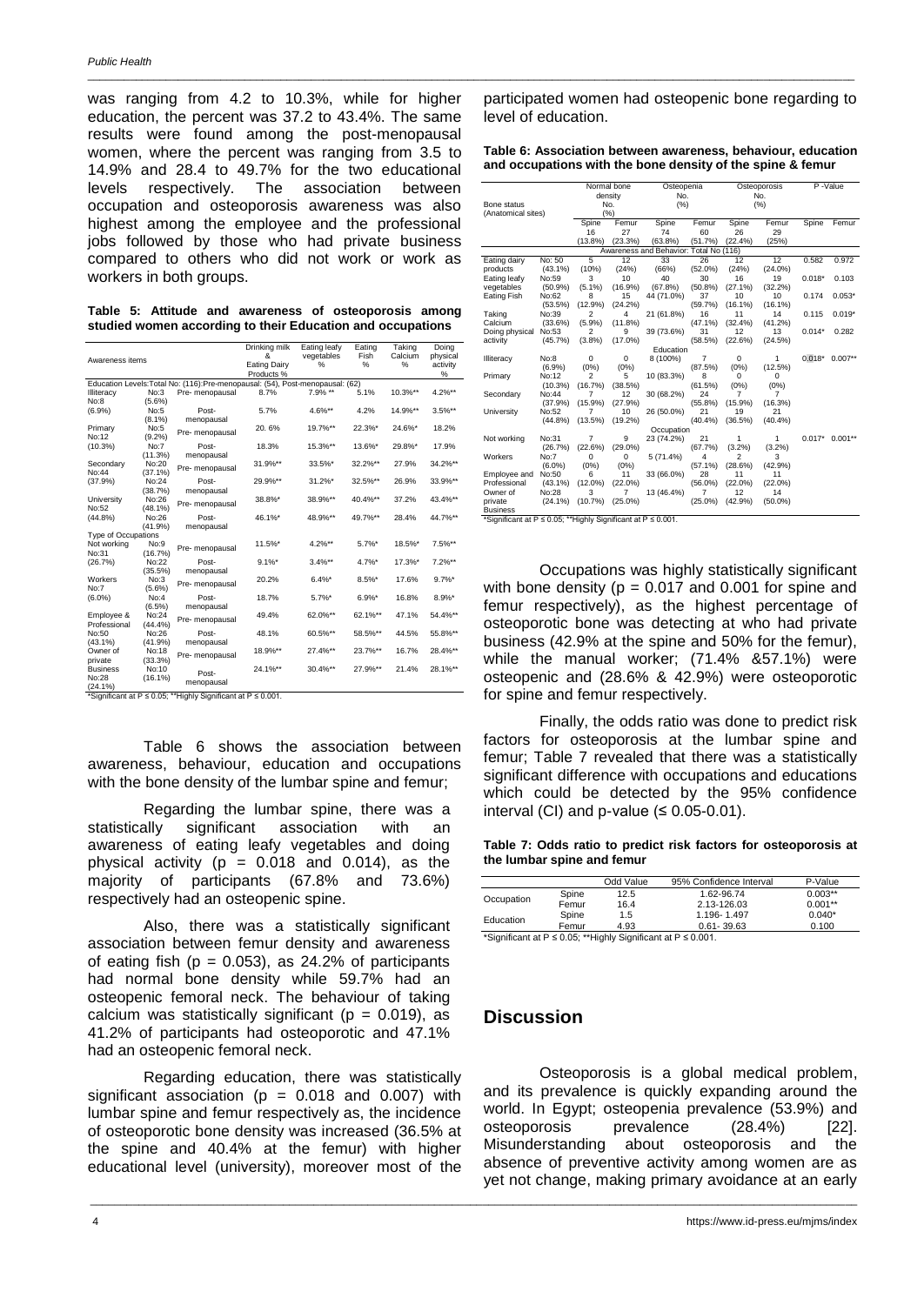*\_\_\_\_\_\_\_\_\_\_\_\_\_\_\_\_\_\_\_\_\_\_\_\_\_\_\_\_\_\_\_\_\_\_\_\_\_\_\_\_\_\_\_\_\_\_\_\_\_\_\_\_\_\_\_\_\_\_\_\_\_\_\_\_\_\_\_\_\_\_\_\_\_\_\_\_\_\_\_\_\_\_\_\_\_\_\_\_\_\_\_\_\_\_\_\_\_\_\_\_\_\_\_\_\_\_\_\_\_\_\_\_\_\_\_\_\_\_\_\_\_\_\_\_\_\_\_*

age the best mediation [11]. As a result of hormonal changes or deficiency of calcium or vitamin, bones become weak and fragile due to loss of tissue. Besides, after menopause, due to a decrease in estrogen levels in the women body bone loss increases [12].

Data of this study revealed the low osteoporosis awareness of the pre and postmenopausal women about the term osteoporosis and fracture; yet data showed that the postmenopausal women were more aware of the risk of the disease, as 30.65% & 19.35% of them had heard about osteoporosis and fracture compared to 16.67% & 12.96% of the pre-menopausal women. In this context; Njeze Ngozi et al. stated that increased prevalence of osteoporosis disease is attributed to low awareness of the disease among the general population referred to as a 'silent disease' [13].

Even though the genetic factor is the important determinant of bone density, however, lifestyle and environmental factors like sedentary life, low intake of calcium and vitamin D and smoking are all other hazard variables of osteoporosis [14]. Knowledge concerning healthy foods was determined by responses to the specific questions; in this study, we had asked questions related to predicting factors of osteoporosis. Including; important components of building bones, to access the frequency of consumption and the awareness of the subjects. Data revealed that women had incomplete knowledge about the sources and the healthy effect of these protective foods. Low percent of the pre and postmenopausal women knowing the beneficial effects of milk and milk products and confirmed the information that milk and dairy products are good sources of calcium and vitamin D (definitely yes). The same results were obtained with other food items that were included. Fujii and his colleagues studied the everyday consumption of green and yellow vegetables and its impact on keeping up bone mass in young women [15]. They found that bone density is linked with lifestyle factors including good nutrition, in the light of the fact that vegetables and fruits, are rich in the nutrient vitamin C and their daily intake had a favourable effect to bone metabolism.

Our data revealed that moderate percent of premenopausal women had knowledge about the healthy effect of increasing activity and exercise on osteoporosis compared to the low percentage of postmenopausal women. It is found that sedentary life which neglects physical exercise and unloading the skeleton leading to decreased bone mass, whereas mechanical loading through exercise increases bone mineral density [16]. Muscle mass is important fact determined and measure the muscle-strengthening exercise which is a defensive factor against bone fracture. A few investigations have announced a positive connection between 'lean body mass and BMD, which suggested that the muscle applies mechanical burden powers on the bone and is

\_\_\_\_\_\_\_\_\_\_\_\_\_\_\_\_\_\_\_\_\_\_\_\_\_\_\_\_\_\_\_\_\_\_\_\_\_\_\_\_\_\_\_\_\_\_\_\_\_\_\_\_\_\_\_\_\_\_\_\_\_\_\_\_\_\_\_\_\_\_\_\_\_\_\_\_\_\_\_\_\_\_\_\_\_\_\_\_\_\_\_\_\_\_\_\_\_\_\_\_\_\_\_\_\_\_\_\_\_\_\_\_\_\_\_\_\_\_\_\_\_\_\_\_\_\_\_

subsequently a metabolically dynamic organ influencing bone health [17], [18].

Alternatively, related awareness to bone density status showed that moderate percent including non- osteoporotic women (normal bone density and osteopenic) were more aware of the importance of consumption of healthy food items which protect against osteoporosis like leafy vegetables and fish, and also about the beneficial effect of physical activity. Also, the knowledge of taking calcium supplement was high for participants had osteopenia which could be explained that they might use calcium as a medication to elevated bone density.

To identify the effect of the socioeconomic status on the women awareness and the bone density status, the educational situation and the type of job were selected. Odds ratio that predicts risk factors for osteoporosis at the lumbar spine and femur revealed that there was a statistically significant difference with occupations and educations which could be detected by the 95% confidence interval (CI) and p-value  $(≤$ 0.05-0.01).

Current findings indicated that education levels were significantly associated with the knowledge about the importance of consuming healthy food items influencing bone health and protect against osteoporosis. Specifically, awareness was observed among the higher percent of both pre and post-menopausal women who had attained a high education level (p-value  $<$  0.05), compared to other levels. On the contrary, the association between education levels and bone density showed a higher incidence of osteoporotic change with a higher educational level ( $p = 0.018$  and 0.007). In agreement with this result Kim et al., have demonstrated that education level was only significantly associated with osteoporosis in men, after adjusting for age, sex, and health behaviours, while the relationship was inverted with women [19]. Other studies demonstrated that there were complicated relationships among the levels of attitudes, knowledge, osteoporosis behaviours and educational level [20]. Since osteoporosis is multifactorial diseases, as hormonal levels, genetic and other causes which might play an important role in the onset of the disease that could explain the previous information obtained [14].

In this study, the association of awareness and different types of occupations among the pre and post-menopausal women was in favour of those holding professional jobs. Also, data concerning the association between types of occupations with bone density revealed a high statistically significant difference between the different groups. The highest percentage of osteoporotic state was detected among women who had a private business. This may attribute to the nature of their work which does not need much physical activity. Njeze Ngozi et al. showed that osteoporosis awareness was significantly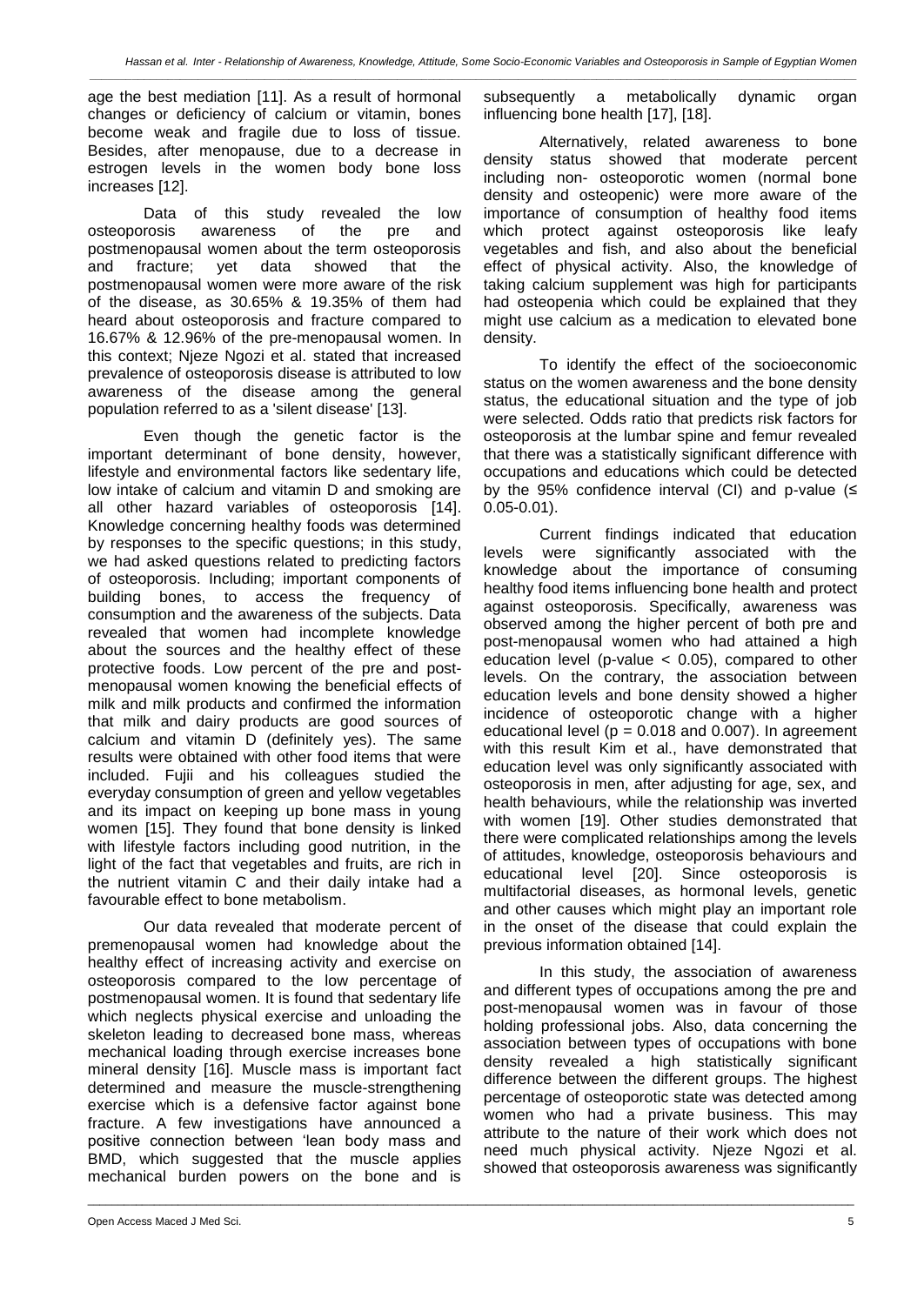associated with age and occupation but not gender, marital status, and level of education [13].

\_\_\_\_\_\_\_\_\_\_\_\_\_\_\_\_\_\_\_\_\_\_\_\_\_\_\_\_\_\_\_\_\_\_\_\_\_\_\_\_\_\_\_\_\_\_\_\_\_\_\_\_\_\_\_\_\_\_\_\_\_\_\_\_\_\_\_\_\_\_\_\_\_\_\_\_\_\_\_\_\_\_\_\_\_\_\_\_\_\_\_\_\_\_\_\_\_\_\_\_\_\_\_\_\_\_\_\_\_\_\_\_\_\_\_\_\_\_\_\_\_\_\_\_\_\_\_

In conclusion, data of this study revealed the low osteoporosis awareness of the pre and postmenopausal Egyptian women about the term osteoporosis and fracture. Also, a high percent of them was not aware of the healthy effect of consumption of the osteoporosis protective foods rich in calcium, and vitamin D. Moderate percent of them had awareness about the beneficial effect of physical activity. The results indicated that the socioeconomic status like education levels and the type of work were considered as risk factors for osteoporosis. This is why it is important to work in different ways on a special osteoporosis prevention program helping women to maintain good bone health.

### **Acknowledgements**

Authors are grateful to all participated in this study, staff members of the project and the National Research Centre (NRC), Cairo, Egypt.

### **Author contribution**

Prof. Dr Nayera E. Hassan is the Principal investigator (P.I.), designed the project and the study as well revised every step of the project and gave conceptual advice; Prof. Dr Salwa M. El Shebini is the nutritional consultant and wrote the manuscript; Dr Nihad H. Ahmed collected nutritional data and performed the statistical analysis; Dr Safenaz Y. El Sherity performed the anthropology measurements, DEXA Scan and shared at the statistical analysis; Prof. Dr Sahar A. El-Masry and Prof. Dr Enas R. Abdel Hamed gave their conceptual advice; Dr Heba T. Aboud collected the nutritional data from participates and taken anthropology measurements. All authors read and approved the final manuscript.

# **References**

1. Fuleihan G, Adib G, Nauroy L. The Middle East and Africa regional audit, epidemiology, costs and burden of osteoporosis in 2011. International Osteoporosis Foundation. 2011; 102011-5000.

2. International Osteoporosis Foundation: Three steps to unbreakable bones Available from:

http://www.iofbonehealth.org/bonehealth/three-steps-unbreakablebones-world-osteoporosis-dayAccessed October 13, 2011.

3. Boonen S, Rizzoli R, Meunier PJ, et al. The need for clinical

guidance in the use of calcium and vitamin D in the management of osteoporosis: a consensus report Osteoporos. Int. 2004; 15(7):511- 519. <https://doi.org/10.1007/s00198-004-1621-6> PMid:15069595

4. Greenspan SL, Bilezikian JP, Watts NB, Berry CA, Mencia WA, Stowell SA, Karcher RB.A clinician performance initiative to improve quality of care for patients with osteoporosis J Women's Health. 2013; 22(10):853-861. <https://doi.org/10.1089/jwh.2013.4388> PMid:24011023 PMCid:PMC3837565

5. Patel A, Coates PS, Nelson JB, Trump DL, Resnick NM, Greenspan SL. Does bone mineral density and knowledge influence health-related behaviors of elderly men at risk for osteoporosis? J Clin Densitom. 2003; 6(4):323-330. <https://doi.org/10.1385/JCD:6:4:323>

6. Moreira LD, Oliveira ML, Lirani-Galvão AP, Marin-Mio RV, Santos RN, Lazaretti-Castro M. Physical exercise and osteoporosis: effects of different types of exercises on bone and physical function of postmenopausal women. Arq Bras EndocrinolMetabol. 2014; 58(5):514-22. <https://doi.org/10.1590/0004-2730000003374> PMid:25166042

7. Du Y, Zhao LJ, Xu Q, Wu KH, Deng HW. Socioeconomic status and bone mineral density in adults by race/ethnicity and gender: the Louisiana osteoporosis study. Osteoporos Int. 2017; 28(5):1699-1275. <https://doi.org/10.1007/s00198-017-3951-1> PMid:28236128

8. Okumus M, Ceceli E, Tasbas O, Kocaoglu S, Akdogan S, Borman P. Educational status and knowledge level of pre- and postmenopausal women about osteoporosis and risk factors: a cross-sectional study in a group of Turkish female subjects. J Back Musculoskelet Rehabil. 2013; 26(3):337-343. <https://doi.org/10.3233/BMR-130389> PMid:23893150

9. World Health Organ. Prevention and Management of Osteoporosis. Tech Rep Ser. 2003; 921:1-164.

10. Tanner JM, Hiernau J, Jerman S. Growth and physical studies. In: Human Biology: A guide to field methods. Eds. Weiner J.S., Lourie S.A., IBP. London, Blackwell Scientific Publications. Oxford. U.K, 1969.

11. Al-Muraikhi H, Said H, Selim N, Chehab MA. The knowledge of osteoporosis risk factors and preventive practices among women of reproductive age in the state of Qatar: a cross-sectional survey. Home. 2017; 4(2):522-527. [https://doi.org/10.18203/2394-](https://doi.org/10.18203/2394-6040.ijcmph20170284) [6040.ijcmph20170284](https://doi.org/10.18203/2394-6040.ijcmph20170284)

12. Dabholkar T, Doctor A, Dabholkar A. Awareness of Osteoporosis in the Parsi Community. Journal Of Humanities And Social Science. 2017; 22(7): 27-29.

13. Njeze Ngozi R, Ikechukwu O, Miriam A, Olanike AU, AkpagbulaUlugo D, NjezeNneze C. Awareness of osteoporosis in a polytechnic in Enugu, South East Nigeria.Arch Osteoporos. 2017; 12(1):51. <https://doi.org/10.1007/s11657-017-0342-3> PMid:28540650

14. Ralston SH. Genetics of osteoporosis. Ann N Y Acad Sci. 2011; 1192:181-189. [https://doi.org/10.1111/j.1749-](https://doi.org/10.1111/j.1749-6632.2009.05317.x) [6632.2009.05317.x](https://doi.org/10.1111/j.1749-6632.2009.05317.x) PMid:20392235

15. Fujii H, Noda T, Sairenchi T, Muto T. Daily Intake of Green and Yellow Vegetables Is Effective for Maintaining Bone Mass in Young Women. The Tohoku journal of experimental medicine. 2009; 218(2):149-154. <https://doi.org/10.1620/tjem.218.149> PMid:19478471

16. Howe TE, Shea B, Dawson LJ, Downie F, Murray A, Ross C, Harbour RT, Caldwell LM, Creed G Exercise for preventing and treating osteoporosis in postmenopausal women. Cochrane Database Syst Rev. 2011; 6(7). <https://doi.org/10.1002/14651858.CD000333.pub2>

17. Visser M, Kiel DP, Langlois J, Hannan MT, Felson DT, Wilson PW, Harris TB. Muscle mass and fat mass in relation to bone mineral density in very old men and women: the Framingham Heart Study. Appl Radiat Isot. 1998; 49(5):745-747. [https://doi.org/10.1016/S0969-8043\(97\)00101-2](https://doi.org/10.1016/S0969-8043(97)00101-2)

18. Shin D, Kim S, Kim KH, Park SM. Importance of fat mass and

\_\_\_\_\_\_\_\_\_\_\_\_\_\_\_\_\_\_\_\_\_\_\_\_\_\_\_\_\_\_\_\_\_\_\_\_\_\_\_\_\_\_\_\_\_\_\_\_\_\_\_\_\_\_\_\_\_\_\_\_\_\_\_\_\_\_\_\_\_\_\_\_\_\_\_\_\_\_\_\_\_\_\_\_\_\_\_\_\_\_\_\_\_\_\_\_\_\_\_\_\_\_\_\_\_\_\_\_\_\_\_\_\_\_\_\_\_\_\_\_\_\_\_\_\_\_\_